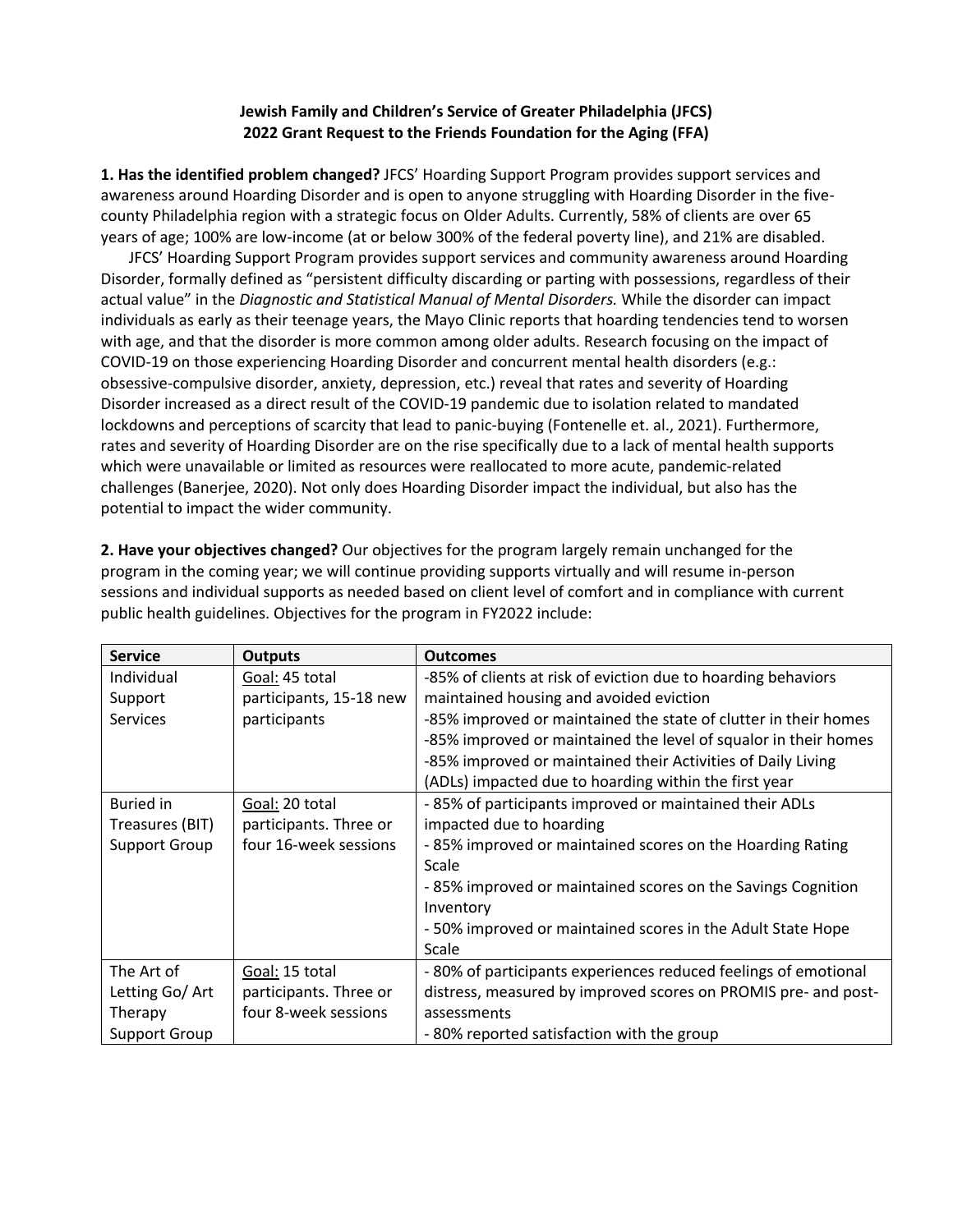| <b>Mindfulness</b>     | Goal: 10 total           | -80% of participants learned about mindfulness/meditation    |  |
|------------------------|--------------------------|--------------------------------------------------------------|--|
| Support Group          | participants. Four or    | techniques to reduce stress/anxiety related to hoarding      |  |
|                        | five 8-week sessions     | tendencies                                                   |  |
|                        |                          | -80% reported satisfaction with the group                    |  |
|                        |                          | *JFCS is actively seeking a therapist to run this group.     |  |
| <b>Family Support</b>  | Goal: 8-12 total         | -85% of participants learned about topics such as effective  |  |
| Group:                 | participants. Two 8-     | communications, accessing support, and self-care             |  |
| <b>Supporting Your</b> | week sessions            | -80% reported satisfaction with the group                    |  |
| Loved Ones with        |                          |                                                              |  |
| Hoarding               |                          |                                                              |  |
| Disorder               |                          |                                                              |  |
| Educational            | Goal: 350 individuals    | -85% of participants reported satisfaction with the training |  |
| <b>Trainings</b>       | trained in 8-10 training | -85% reported something new about Hoarding Disorder          |  |
|                        | sessions.                |                                                              |  |
|                        |                          |                                                              |  |

**3. Will your efforts/actions to impact the problem change?** The Hoarding Support Program will provide the following existing and new services:

*Individual Support Services*: In the grant period, JFCS will offer one-on-one support services to 65 clients ages 65 and older, to help them reduce the negative impacts of hoarding behaviors and create stability in their home environments. As in prior years, JFCS' therapeutic model will follow four tiers of safety interventions and support services, delivered by JFCS care managers for 1-2 hours each week. Care managers will develop individual care plans and monitor client progress towards long-term individual goals, safety goals, and reduced recidivism of hoarding behaviors. This year, we will provide programming via a hybrid approach; we will continue to operate services virtually and by phone, until it is safe to resume inhome, in-person care and/or until the client is comfortable with the shift to in-person supports. Once care managers can safely return to client homes, JFCS expects to conduct thorough in-person assessments for all clients – including new clients, clients who joined our program since spring 2020 whose homes we have never entered, and long-term clients – to make sure we fully understand the current needs and living situations of each individual. We expect to see more severe physical hazards or needs among some existing clients than what had been shared through client self-reporting and virtual communications. We also anticipate higher numbers of clients who present with mental and physical decline due to isolation.

*Support Groups:* JFCS will continue our suite of support groups available to individuals with Hoarding Disorder and their families including: 1) Buried in Treasures (BIT): Sixteen-week, evidence-based curriculum for individuals living with hoarding disorder. Sessions will be co-led by a JFCS staff member/intern and a trained peer facilitator, thereby helping clients see role models in their own community. We plan to offer two concurrent sessions (four total) due to high demand. We expect to offer both in-person and virtual sessions once in-person programming returns; 2) The Art of Letting Go: In partnership with Drexel University, JFCS will once again offer art therapy sessions that connect creative-minded participants with therapeutic tools such as art journaling as ways to learn new coping skills, as well as respond, express, and process what it means to let go – both physically and emotionally. Virtual and in-person options will be offered; 3) Mindfulness: This eight-week session, led by JFCS staff will be offered virtually and in-person. The sessions focus on integrating mindfulness and meditation practices into everyday life, to help clients refocus attention away from anxiety relating to their disorder; 4) Supporting Your Loved Ones with Hoarding Disorder: Using curriculum from The Hoarding Project, this family support group will help participants better understand Hoarding Disorder and learn how to better support their loved ones experiencing the disorder as well as themselves. We expect to keep this a virtual-only offering, to reduce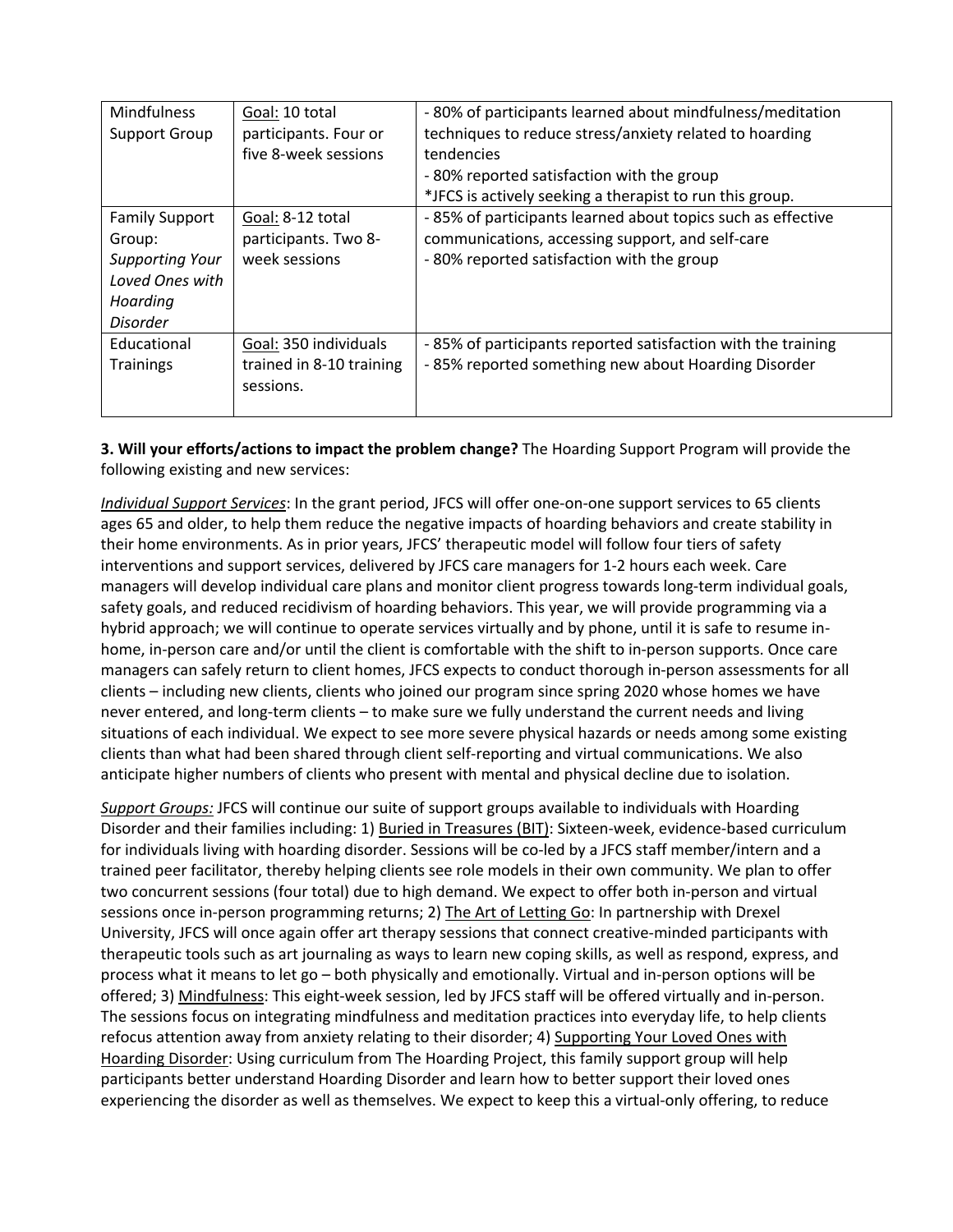transportation and time barriers and plan to market this group to family members who may be outside of the Philadelphia region.

*Collaborations and Referrals*: JFCS will continue to work with the 10+ long-time Hoarding Disorder Support Program referral partners as well as continue to strengthen new referral partnerships. For example, JFCS initiated partnerships with Philadelphia Energy Authority (PEA), L&I (licensing and inspection), and Older Adult Protective Services (OAPS) to refer any customers/clients they encounter during home visits or site calls who are demonstrating hoarding tendencies or living in unsafe, cluttered environments to JFCS's Hoarding Support Program. This has led to a potential paid service contract with APS (adult protective services) to ensure individuals living with Hoarding Disorder who are younger than 65 are able to also access JFCS services.

*Educational Trainings:* In conjunction with and independent of the Philadelphia Hoarding Task Force, JFCS will deliver educational trainings to community members and professionals who engage with older adult clients, to teach them about Hoarding Disorder as well as how to identify, support, and link individuals with hoarding tendencies to needed assistance. We are excited to resume community trainings to previous and new individual partner agencies or groups of agencies, as such requests were largely absent in the past year due to COVID-19. This year we are working with organizations across the state to provide trainings. Volunteers play a crucial role in outreach, coordination, and operations of these trainings aimed at both safety-net providers (social workers, first responders, health service providers) in addition to landlords, property managers, and existing partners.

*Expanded and Diverse Staffing Model:* The last year has been a year of expansion and growth for the JFCS Hoarding Disorder Support Program. The addition of new funding sources allowed us to expand our staffing team to include peers and volunteers. We believe the addition of these new positions will help us sustain the momentum generated in both our individual and group-based supports. Additionally, the past two years have taught us that while in-person, individual services and home-based supports are preferred and necessary; group-based programming can flourish virtually. As we slowly begin to integrate in-person programming back into our service delivery model, the Hoarding Disorder team intends to also continue with online services. This hybrid model will include evidenced-based groups, the monthly peer support programming, and some individual check-ins. We will also continue to look for opportunities to engage our newly trained cohort of volunteers. Check-in calls by volunteers will continue as well as group facilitation by peers-volunteers. We will also evaluate whether it is appropriate to include volunteers as members of our home-based services team. Overall, we are excited by the evolution of our service model and look forward to sharing how the infusion of new staff positions have allowed us to meet our proposed outcomes.

**4. How will you know if the program is successful?** Individual support service outcomes are measured using five evidence-based, nationally recognized assessment tools (Clutter Image Rating, ADL-H Assessments, Home Environment Index, HOMES Multi-Disciplinary Hoarding Risk Assessment Tool, and the Hoarding Initial Assessment Tool) and JFCS measures support group progress via attendance records and anonymous participant self-reporting surveys. As mentioned in our 2021 grant report, for support groups, JFCS uses evidence-assessment tools provided in the Buried in Treasures curriculum to evaluate participant progress, and JFCS developed survey forms that feature a five-point Likert scale to measure respondents' levels of agreement to statements about skills, comfort level, and knowledge gained around topics relevant to each group. JFCS administers post-event surveys to all participants of our community trainings.

**5. Program budget and amount of the request.** JFCS respectfully requests a \$30,000 program grant for the grant period of April 1, 2022–March 31, 2023. Please see the attached budget.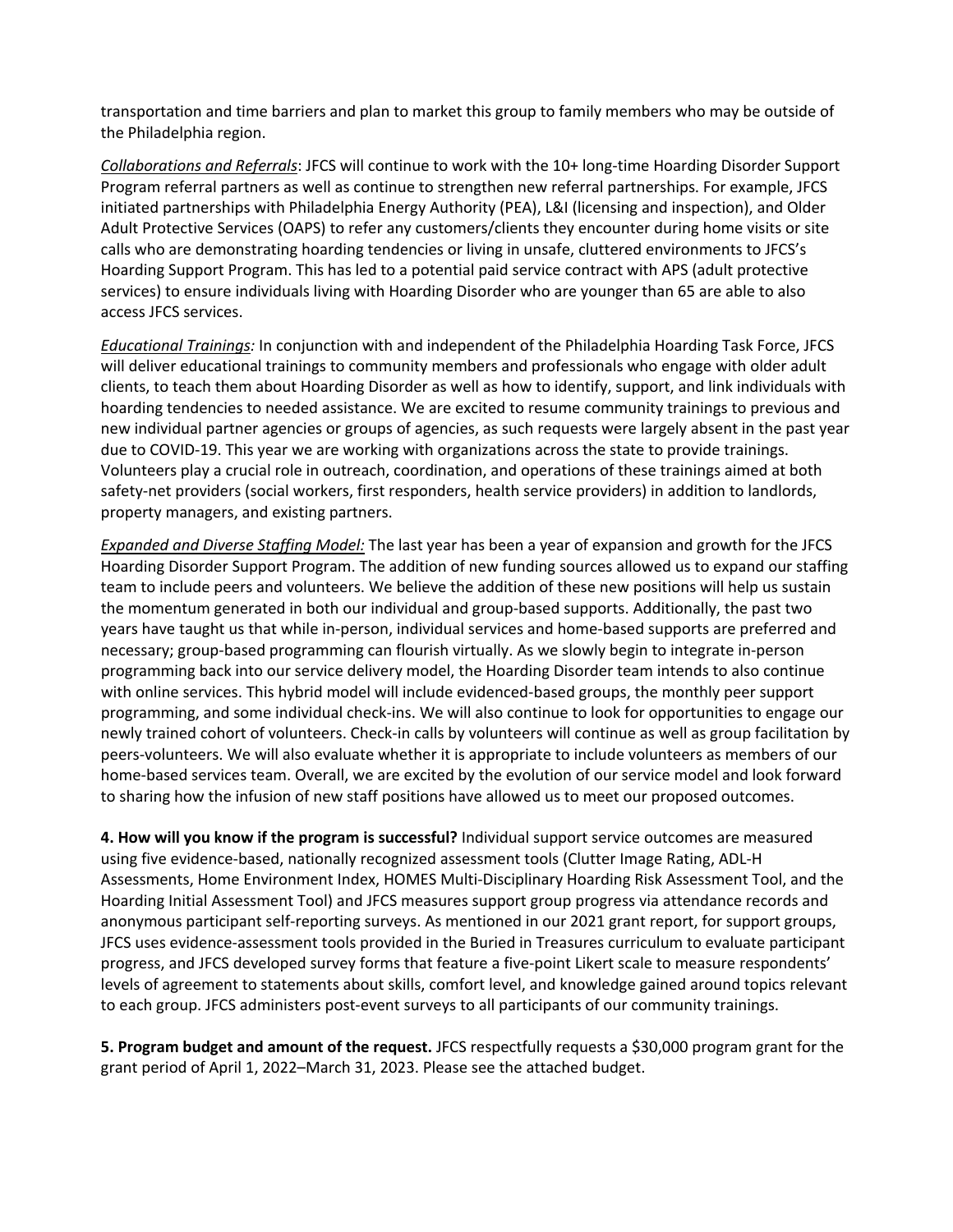## **JFCS Hoarding Support Program Proposed Program Budget 4/1/2022-3/31/2023**

|                                  | Program       | <b>FFA</b> Grant |
|----------------------------------|---------------|------------------|
| Revenue                          | <b>Budget</b> | <b>Use</b>       |
| Education & Group fees           | 3,500.00      |                  |
| Insurance                        | 31,936.00     |                  |
| Friends Foundation for the Aging | 30,000.00     | \$30,000         |
| Contributions                    | 37,650.00     |                  |
| <b>Total</b>                     | 103,086.00    | \$30,000         |
|                                  |               |                  |
| Program Director 5%              | 4,920.00      | \$2,005          |
| Social Worker 30%                | 39,888.00     | \$8,287          |
| Social Worker 30%                | 18,097.00     | \$8,785          |
| Benefits 30%                     | 18,872.00     | \$5,723          |
| Occupancy                        | 1,933.00      |                  |
| Insurance                        | 2,230.00      |                  |
| Communication                    | 278.00        |                  |
| Printing/Marketing               | 1,000.00      |                  |
| Training                         | 150.00        |                  |
| Consultants                      | 5,500.00      | \$2,000          |
| Transportation                   | 1,250.00      |                  |
| Mileage                          | 500.00        |                  |
| <b>Client Expenses</b>           | 2,000.00      | \$500            |
| Overhead 10%                     | 6,468.00      | \$2,700          |
| <b>Total</b>                     | 103,086.00    | \$30,000         |